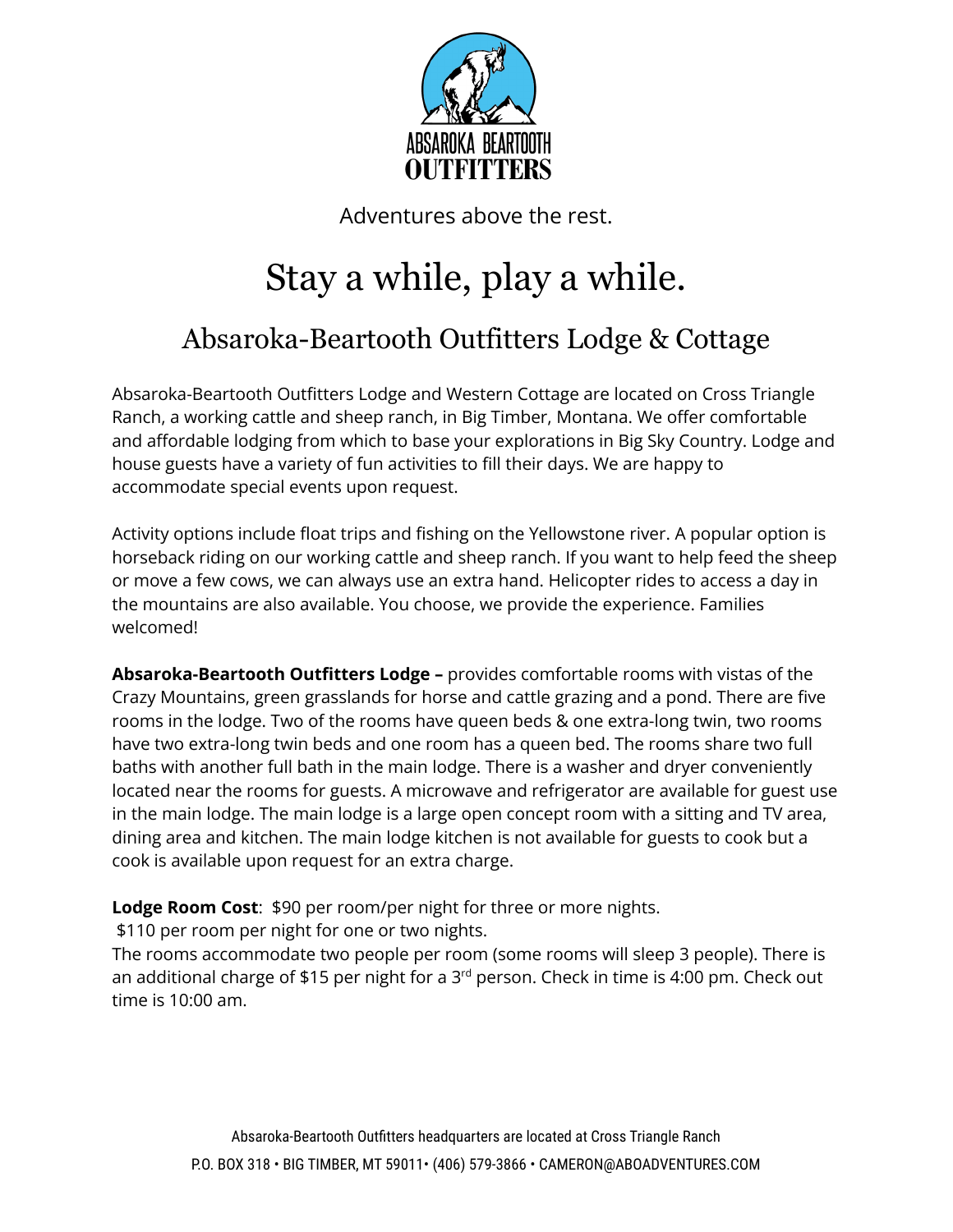

**The Cottage** - Another lodging option ABO offers, is a 900 sq. ft. cottage near the lodge. It has 2 bedrooms, a well equipped kitchen with open concept living and dining areas, a full bath, and a patio with a fire pit. A washer & dryer are available for guests use and located at the ABO Lodge. The cottage is comfortably furnished, sleeps up to 5 people with extra long twin beds in one bedroom and a queen size bed in the other bedroom. An additional twin bed can be added for a 5th person. This cozy but roomy cottage is private but conveniently located near the Absaroka-Beartooth Lodge and has a spectacular view of the Crazy Mountains.

**Cottage Cost**: \$275 per night – minimum 2 nights Weekly rental - \$1500 -Friday -Thursday (7 days, 6 nights) Check in time is 4:00 pm Check out time is 10:00 am

**Meals:** Meals are available upon request, please contact the ranch for details. (406-930-1791)

#### **Cleaning Practice:**

Cleaned with disinfectant High-touch surfaces cleaned with disinfectant ( such as: countertops, light switches, handles, and faucets )

The Lodge and Cottage are available for family gatherings, special events and wedding parties as well. Check in is located at Cross Triangle Ranch. **Call 406-930-1791 or 406-579-3866 to start planning your event.**

### **Activities**

**2-Hour Horseback Rides –** \$95 per person/minimum 2 people **BYOL Rides** (bring your own lunch) - \$125 (adds approximately 30-45 minutes to ride) Custom rides available Riding lessons available upon request Horse rides available year-round, weather permitting

**Float trips on the Yellowstone –** \$85 per person/minimum 2 people 2-hour trips (available to lodge and cottage guests only)

**Saddle & Paddle** - \$170 per person/minimum 2 people - Includes 2 hour morning ride & two hour early afternoon float trip, providing time for lunch on your own in Big Timber between ride and raft.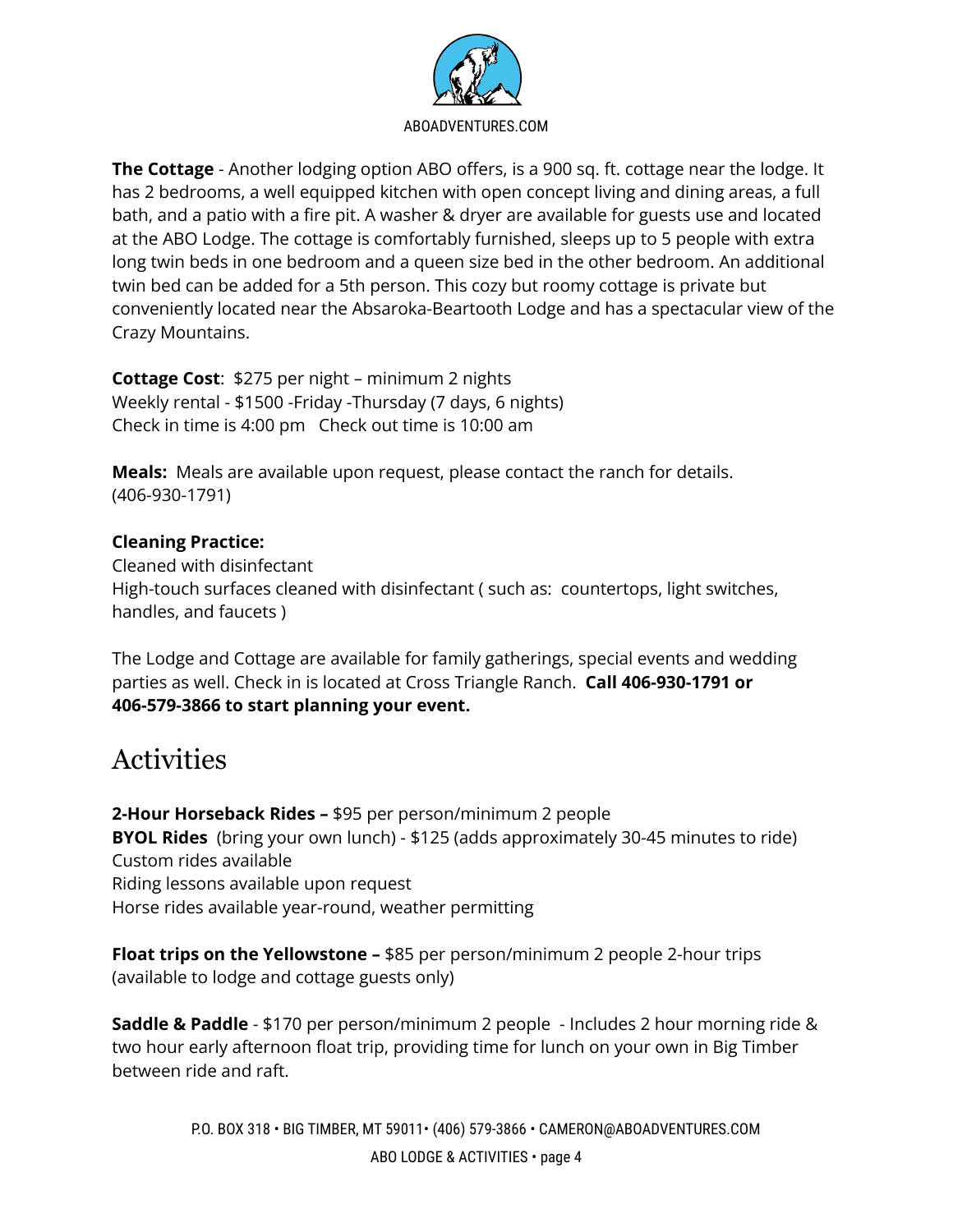

#### **Walk & Wade Fishing –** guided

One or Two Anglers: \$450 - half day trips (approximately 4 hours)

**Helicopter Trips –** This trip is for the person that wants a day trip to the mountains. Rocky Mountain Rotors can fly you in and fly you out. ABO will be there to meet you as you step out of the Heli and show you some country from horseback or ATV few get to experience.

Cost: \$350 per day plus helicopter cost For helicopter prices and information: <https://rockymountainrotors.com/> 406-579-9312

### **FOR RESERVATIONS CALL OR TEXT 406-930-1791 OR 406-579-3866**

**Lodge, Cottage and all Activities REQUIRE A RESERVATION**

**Payment: We accept Cash, Venmo and Credit Cards (Visa/MasterCard)**

## Deposit & Refund Policy for Lodge & Cottage

Reservations are required to guarantee your room. A 50% deposit is required to confirm your reservation. The balance of your reservation is due 30 days prior to arrival.

100% refund if reservation is canceled at least 30 days prior to check-in. 50% refund if reservation is canceled two weeks (14 days) prior to check-in. 0% refund if reservation is canceled less than 14 days prior to check-in.

## Deposit Policy for Activities

Reservations are required to book ABO activities. To book a reservation we require a 25% deposit. This deposit can be made either through Venmo or with a credit card. The balance of your payment is due upon arrival for your activity and payment can be made with Venmo or credit card.